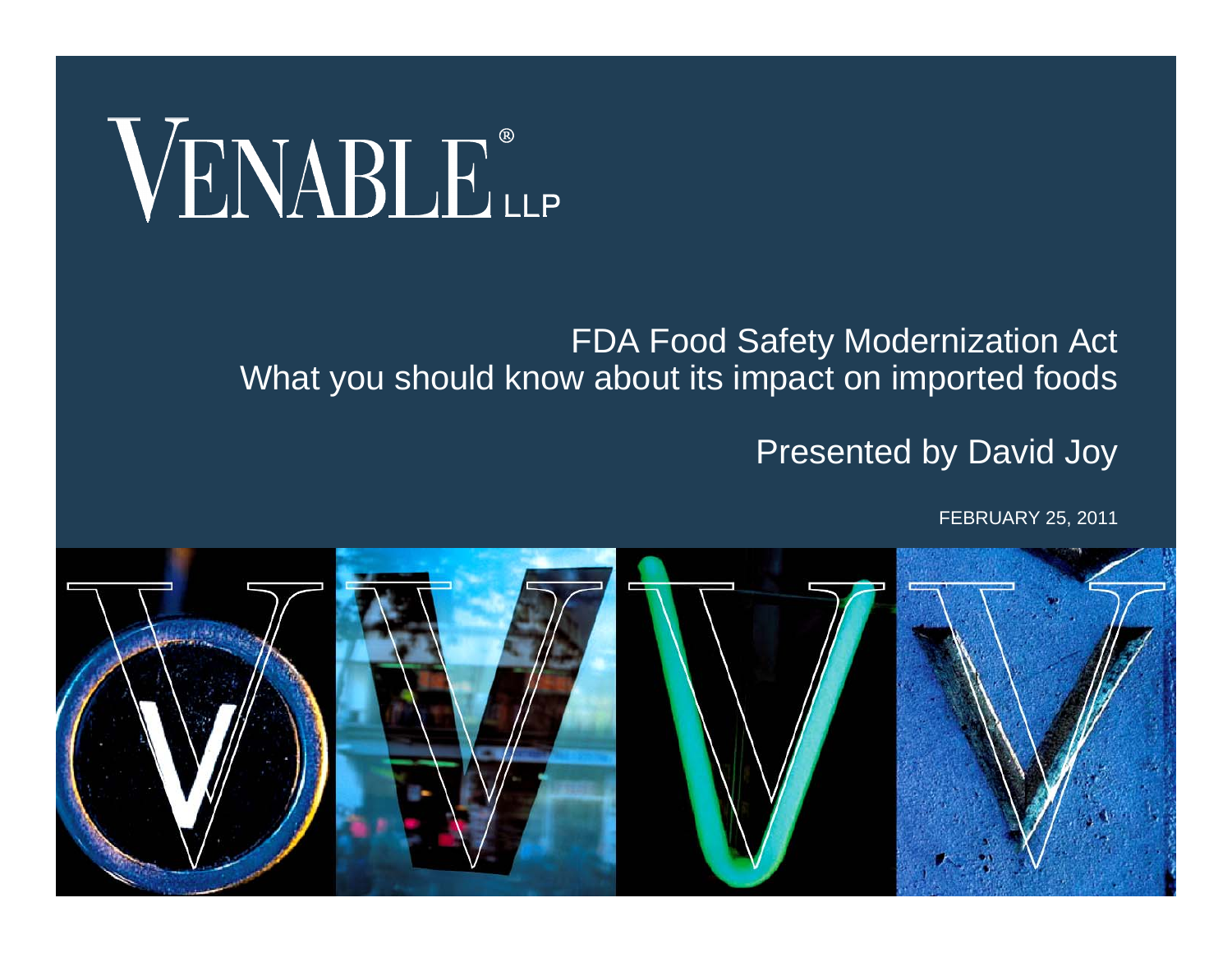#### **VENABLE** LLP

#### Agenda

- П Basic provisions of the FSMA we will cover:
	- Preventive Controls
	- Foreign Supplier Verification
	- Voluntary Qualified Importer Program
	- Required Import Certifications
	- Building Capacity of Foreign Governments
	- Increased Foreign Inspections by FDA
	- Tracking & Tracing
	- Facility Registration
	- Changes to prior notice for food imports
	- Enhanced FDA Enforcement Powers:
		- Recalls
		- Suspension of Facility Registration
		- Administrative Detention
- П FDA's priorities and resources
- П WTO Obligations

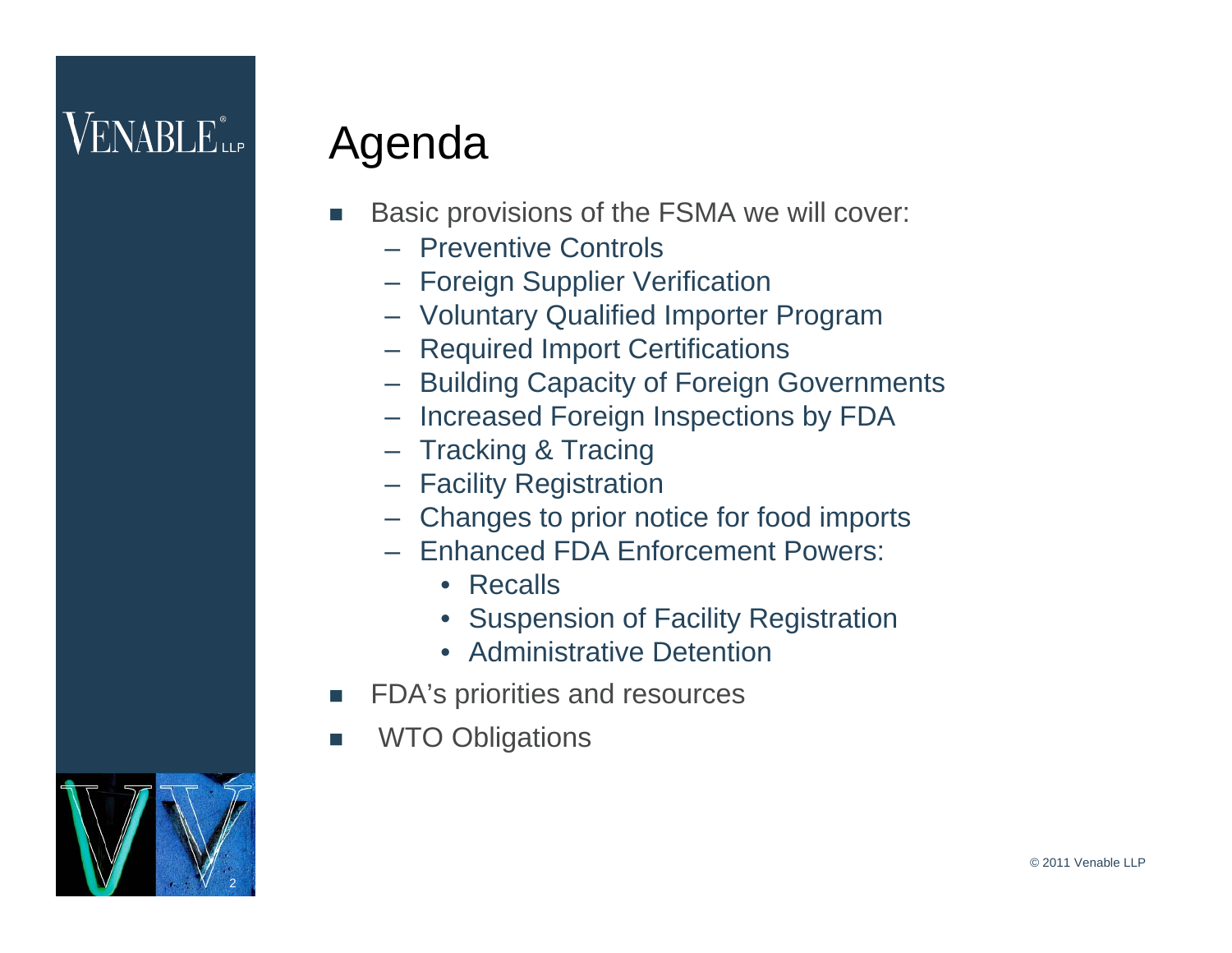#### Introduction

- П FSMA responds to food safety concerns from the American public, prompted by highly publicized foodborne illness outbreaks:
	- E. coli in spinach
	- Salmonela in peanut butter
	- Salmonela in Eggs
- П According to new CDC statistics, there are 3,000 deaths, 128,000 hospitalizations and 48 million illnesses annually in the U.S. caused by foodborne pathogens.
- **College**  FSMA includes provisions long sought by consumer advocates, notably FDA's new authority to order food recalls.
- П FSMA tends to impose U.S. food safety standards on the rest of the world.
- П FSMA is extremely detailed.

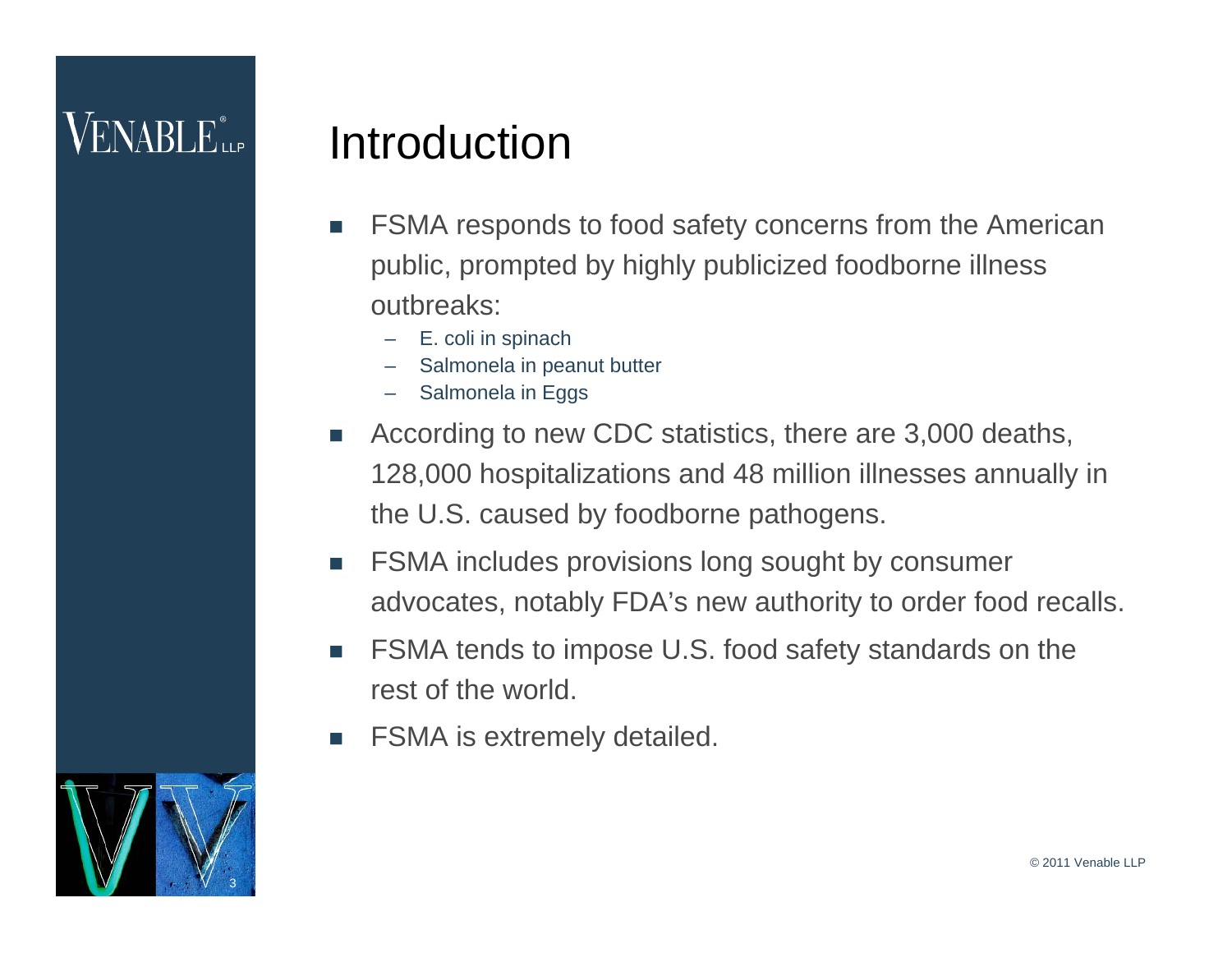## $\mathsf{V}\mathrm{ENARI}\_\mathrm{Lie}$

# Hazard Analysis and Risk Based Preventive Controls

- $\mathbb{R}^n$  Every U.S. food processing facility must:
	- Develop a written evaluation of the hazards (microbiological, chemical, intentional, etc.) that could affect food handled at the facility.
	- Identify and implement preventive controls.
	- Monitor the effectiveness of those controls and maintain records of this monitoring.
	- Establish procedures for corrective action if preventive controls are not properly carried out or are found to be ineffective.
	- Verify the preventive controls are adequate and have periodic reanalysis.

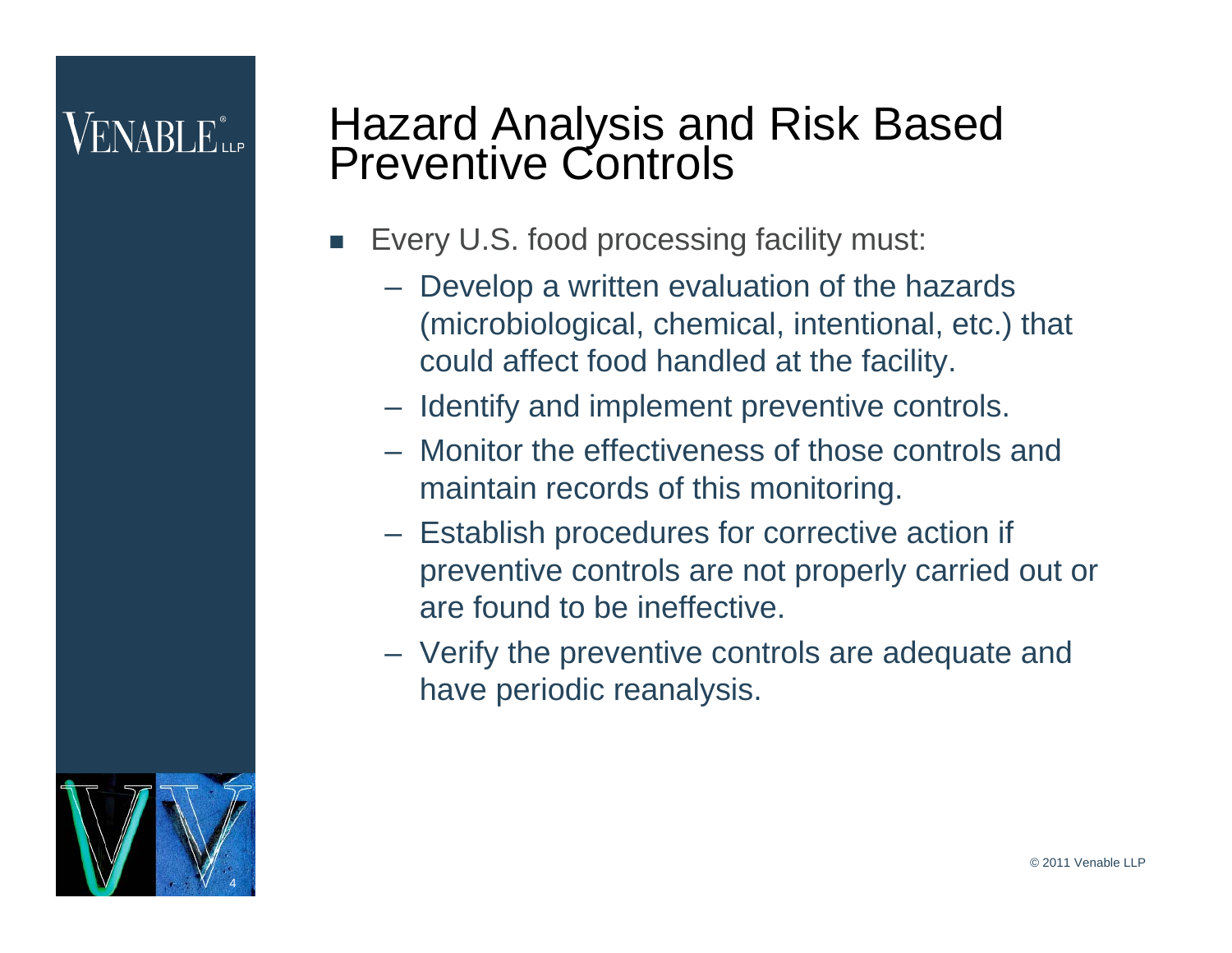#### VENABLE"

# Hazard Analysis and Risk Based Preventive Controls *continued*

- П Facilities must prepare a written plan that documents these procedures.
- $\mathcal{L}_{\mathcal{A}}$  Facilities must maintain for at least 2 years records documenting their monitoring of the preventive controls, instances when corrective actions were implemented, etc.
- П A facility's written plan + the recordkeeping documentation must be made available to authorized inspectors upon request.
- Exceptions: seafood, juice, low-acid canned food facilities subject to HACCP, and dietary supplement facilities in compliance with dietary supplement GMP rule + adverse event reporting.
- П FDA to adopt regulations within 18 months.

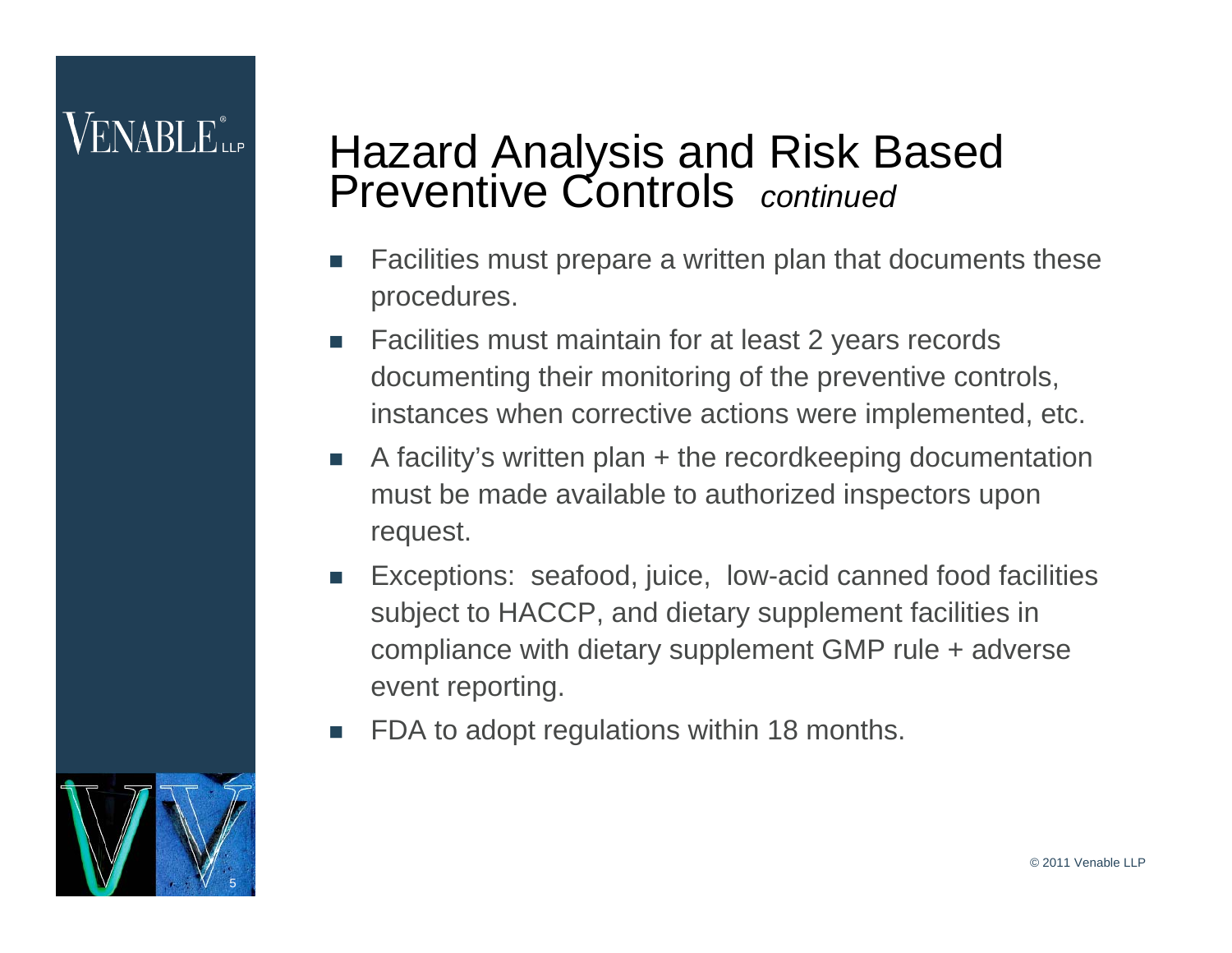### $\mathsf{V}\mathrm{ENARI}\,\mathrm{E}$ ile

#### Foreign Supplier Verification

- П Represents a significant shift in U.S. law.
- П Becomes effective in January 2013.
- T. Each U.S. food importer "shall perform risk-based foreign supplier verification activities" to verify the imported food is:
	- Produced in compliance with the new requirements of section 418 (hazard analysis and risk-based preventive controls); and
	- Not "adulterated" or "misbranded."
- $\mathcal{L}^{\mathcal{L}}$  FDA is required to issue guidance and regulations in this area by January 2012.

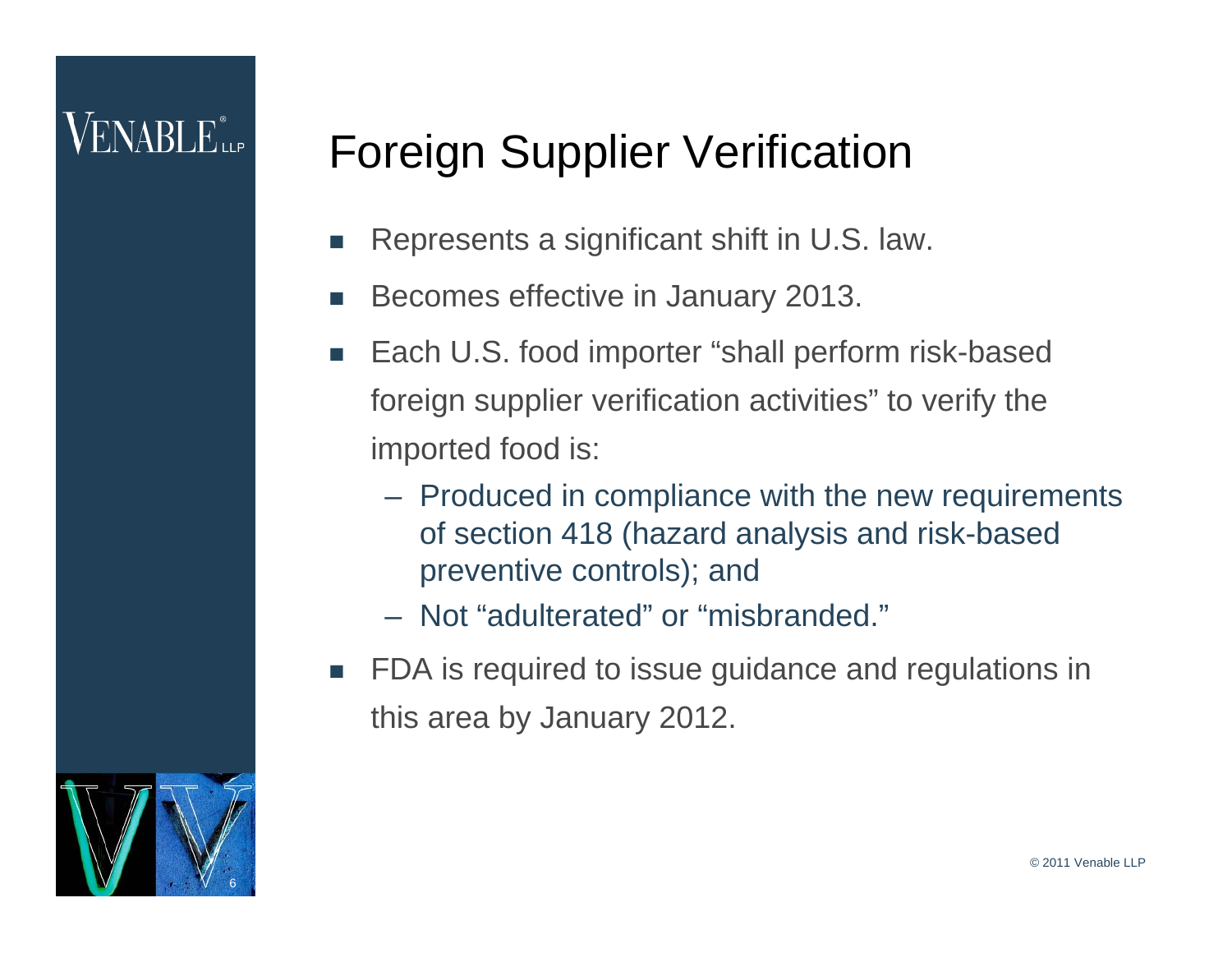#### $\mathsf{V}\mathrm{ENARI}\_\mathrm{Lie}$

#### Foreign Supplier Verification *continued*

- П The regulations issued in this area shall be aimed at providing the same level of public health protection as those issued under section 418 (hazard analysis and risk-based preventive controls for U.S. facilities).
- $\mathcal{C}^{\mathcal{A}}$  FDA can include additional requirements, as needed, to verify imported food is as safe as food produced and sold within the U.S.
- $\mathcal{C}$  Importers must maintain records related to foreign supplier verification programs for at least 2 years and make those records available to inspectors.
- $\mathcal{C}^{\mathcal{A}}$  Exemption is carried over for foreign seafood, juice, and lowacid canned food facilities complying with HACCP.

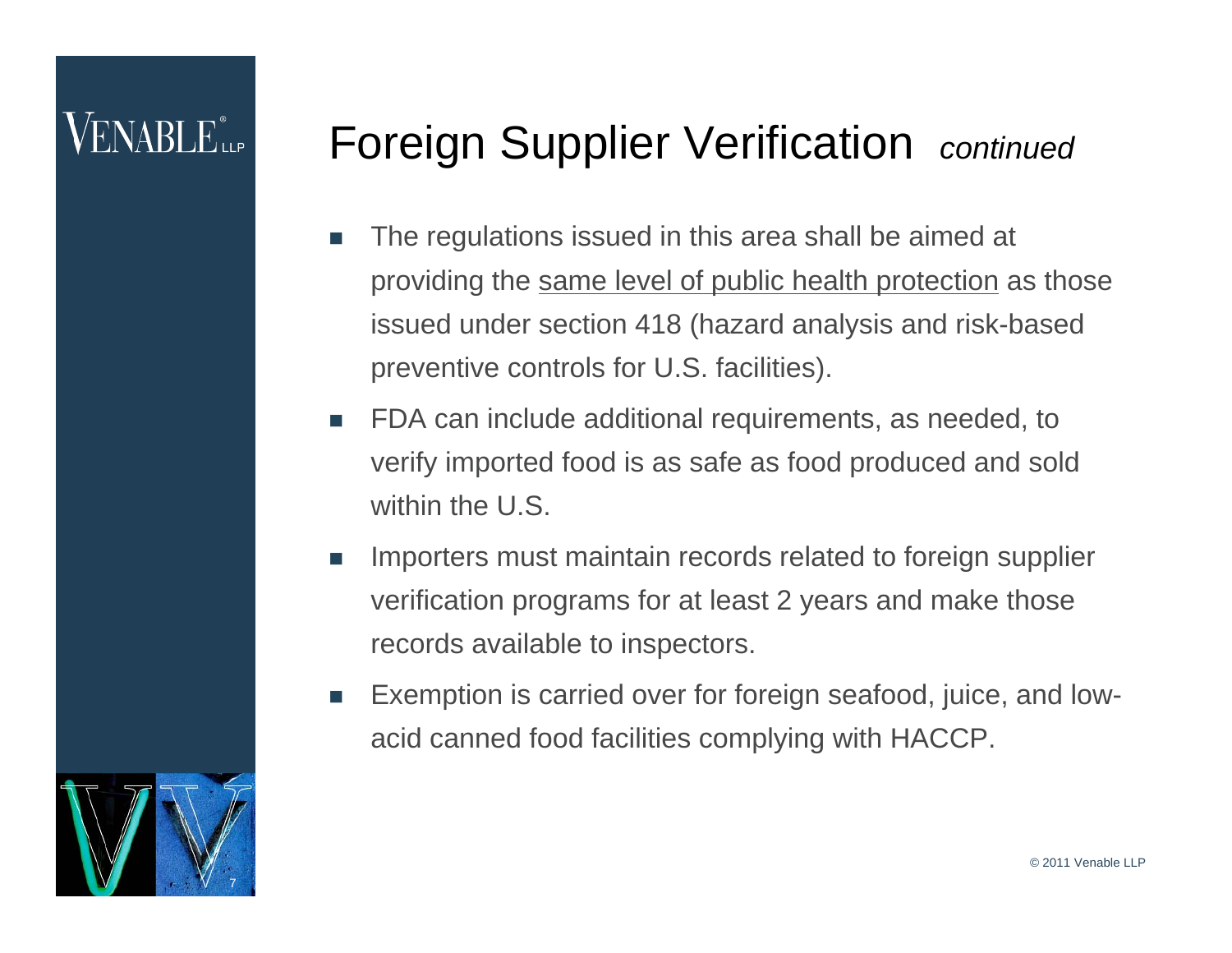#### Voluntary Qualified Importer Program

- $\overline{\phantom{a}}$  Participating importers receive expedited review and importation of food shipments.
- $\overline{\phantom{a}}$  FDA is directed to establish a process for issuing "facility certifications" to accompany food offered for import.
- $\overline{\phantom{a}}$  To begin no later than 18 months after FSMA's adoption (i.e., by July 2012).
- $\mathbb{R}^n$  FDA is directed to issue guidance (not rulemaking).

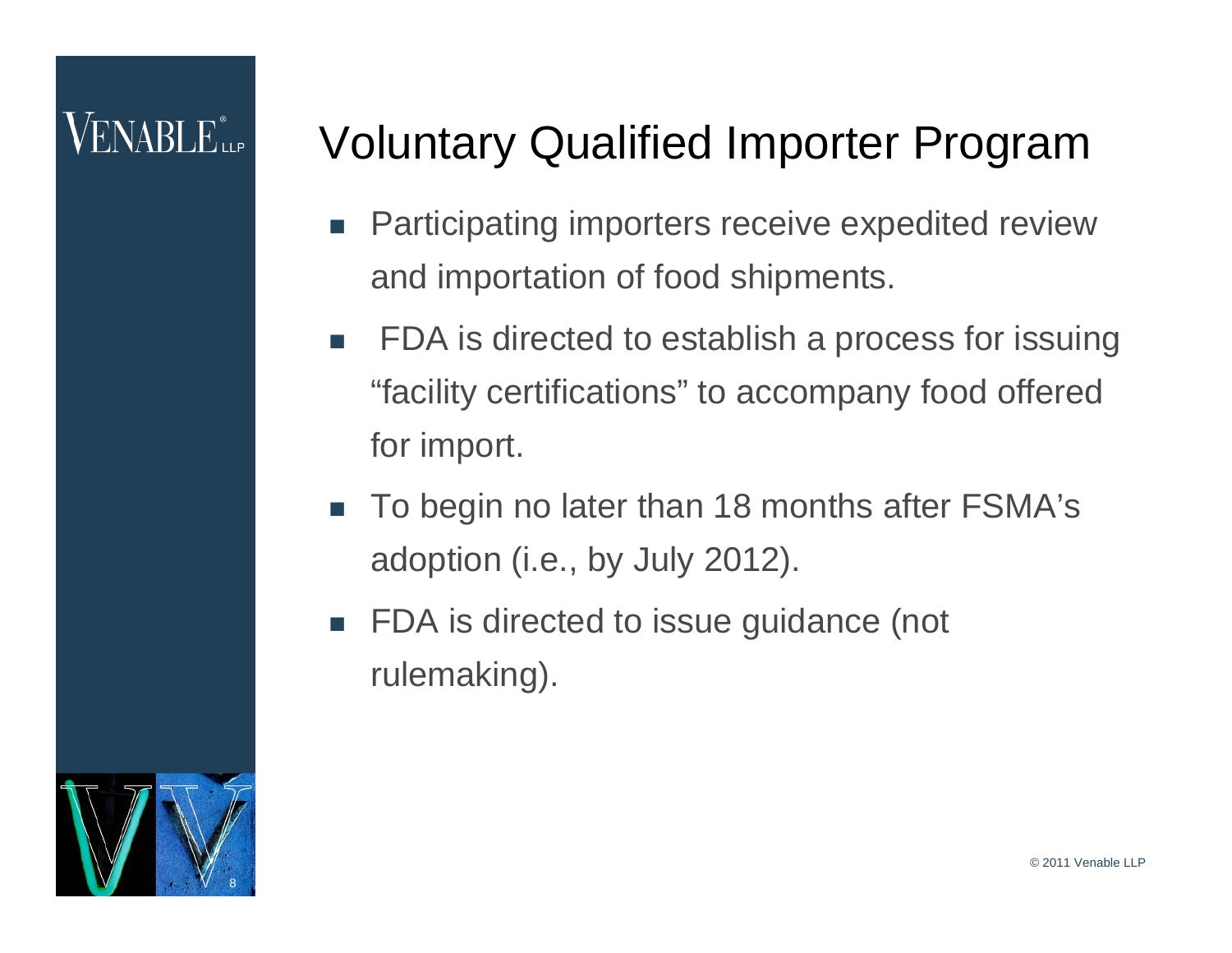# Voluntary Qualified Importer Program *continued*

- П Eligibility is limited to importers offering food from a certified facility.
- П In reviewing applications, FDA must consider risk of the food based on factors such as:
	- Known (inherent) safety risks of the food
	- Compliance history of the foreign supplier
	- Capability of regulatory system of the country of export
	- The importer's compliance with foreign supplier verification program
	- Recordkeeping, testing, inspections, traceability, temperature controls, and sourcing practices of the importer
	- Potential risk of intentional contamination
	- Any other factor FDA deems appropriate

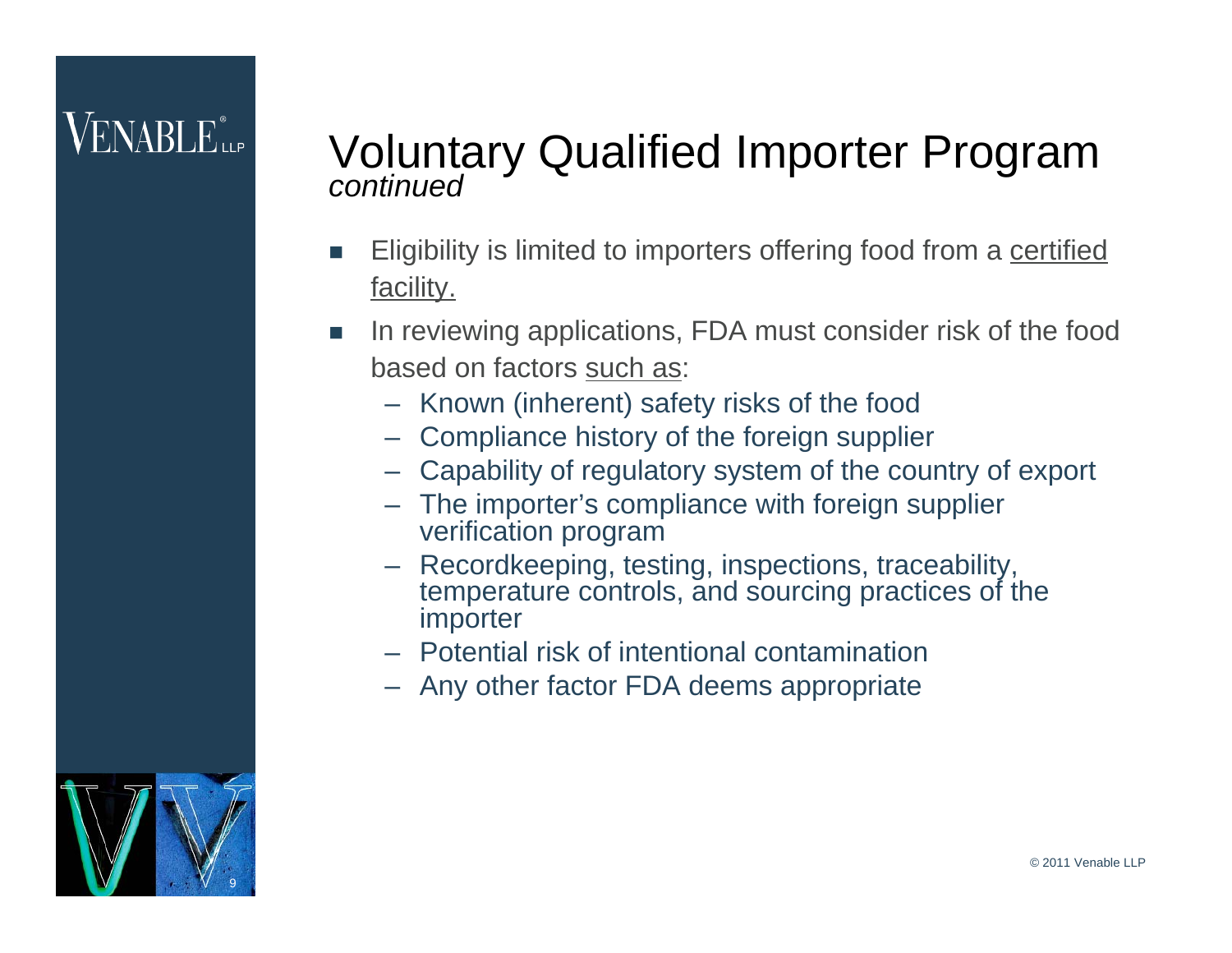### $\mathsf{V}\mathrm{ENARI}\,\mathrm{E}$ ile

# Voluntary Qualified Importer Program *continued*

- П FDA can revoke qualified importer status and must re-evaluate qualified importers at least once every 3 years.
- $\sim$  False statements from importers to FDA are punishable with fines, imprisonment, or both.
- $\overline{\mathbb{R}^n}$  In this context, "importer" means the person who brings food or causes food to be brought from a foreign country into the U.S.

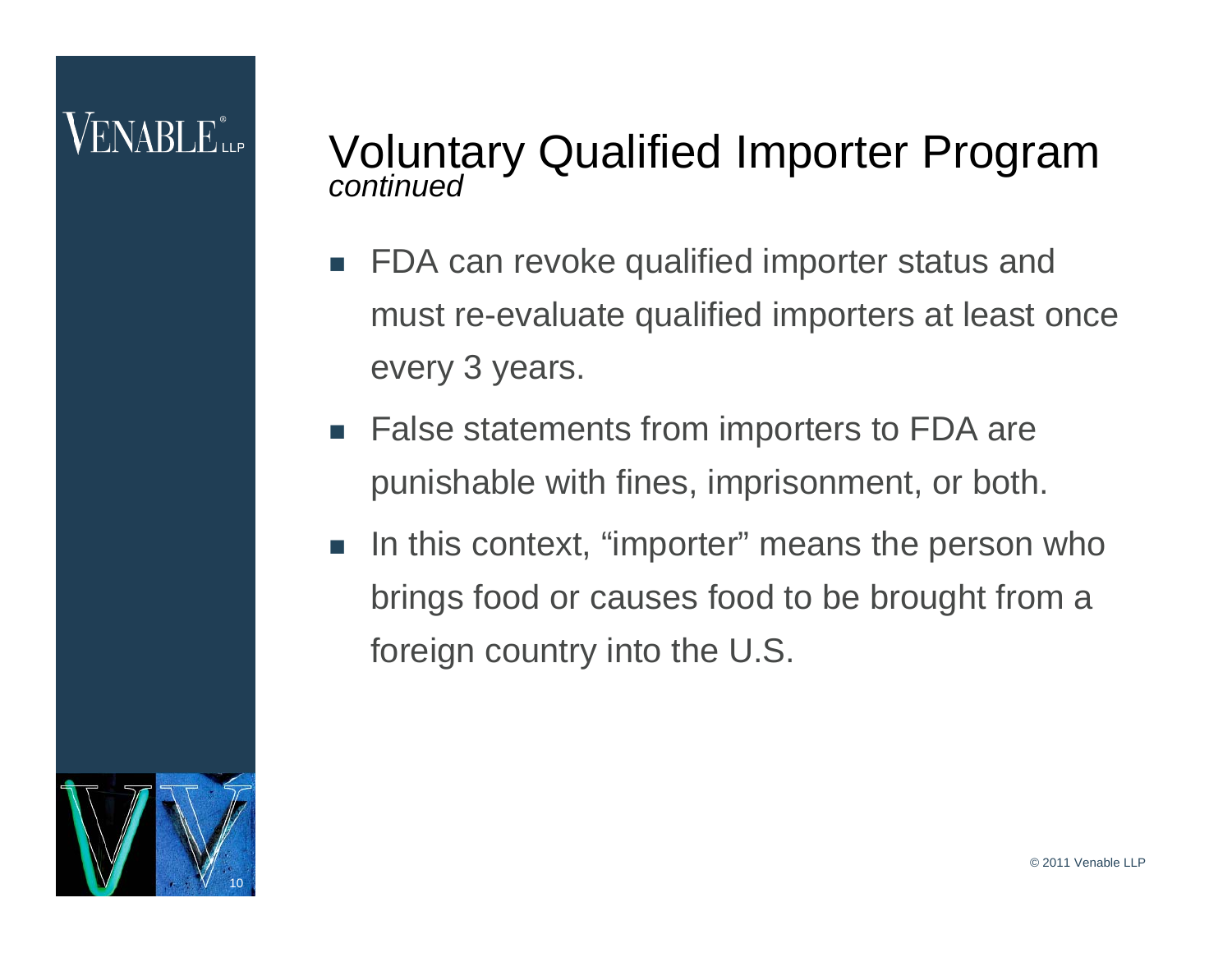### $\mathsf{VENABI}\, \mathsf{E}_{\mathsf{u}\mathsf{P}}^*$

#### Authority to Require Import Certifications

- П FDA may **require** that an agency or representative of a foreign government or an accredited third-party auditor certify that a food offered for import complies with the Food, Drug, and Cosmetic Act.
- $\mathcal{C}^{\mathcal{A}}$  In deciding to require such certification, FDA must consider:
	- Known food safety risks associated with the food
	- Known food safety risks associated with the country or territory
	- A finding, supported by evidence, that:
		- Food safety programs in the exporting country/territory are inadequate to ensure the food is as safe as U.S. produced version; and
		- The certification would assist FDA in determining whether to admit or refuse the food.

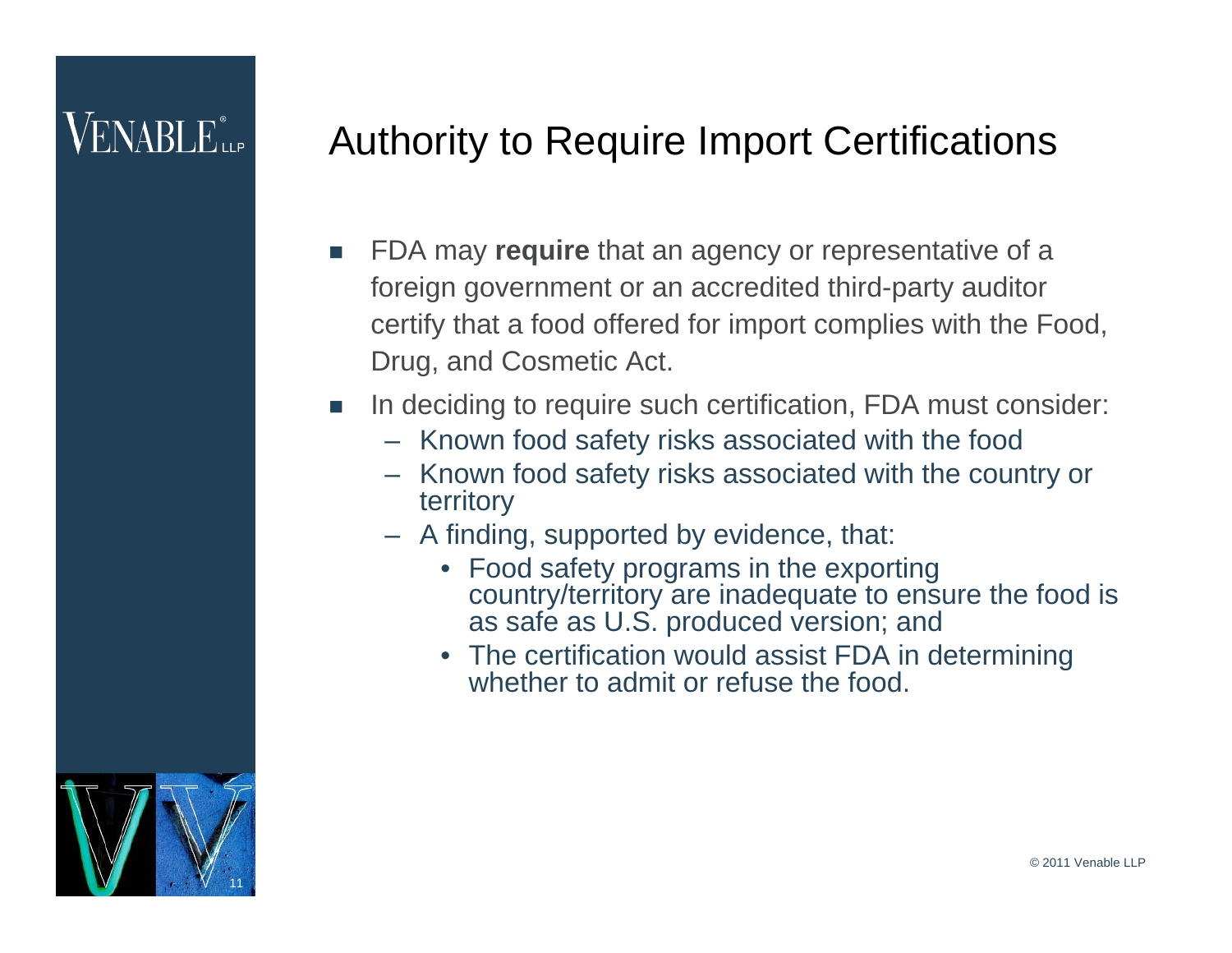#### VENABLE"

## Assessment of Foreign Food Safety Programs, Systems, Standards

- П If FDA determines the food safety programs, systems, and standards of a foreign country/territory are inadequate to ensure safety (comparable to U.S. produced food), FDA must identify those inadequacies and establish a process for the foreign country/territory to inform FDA about improvements or demonstrate its food safety programs/standards are adequate.
- П FDA must take such information received from foreign countries/territories into account in deciding whether to require import certifications.

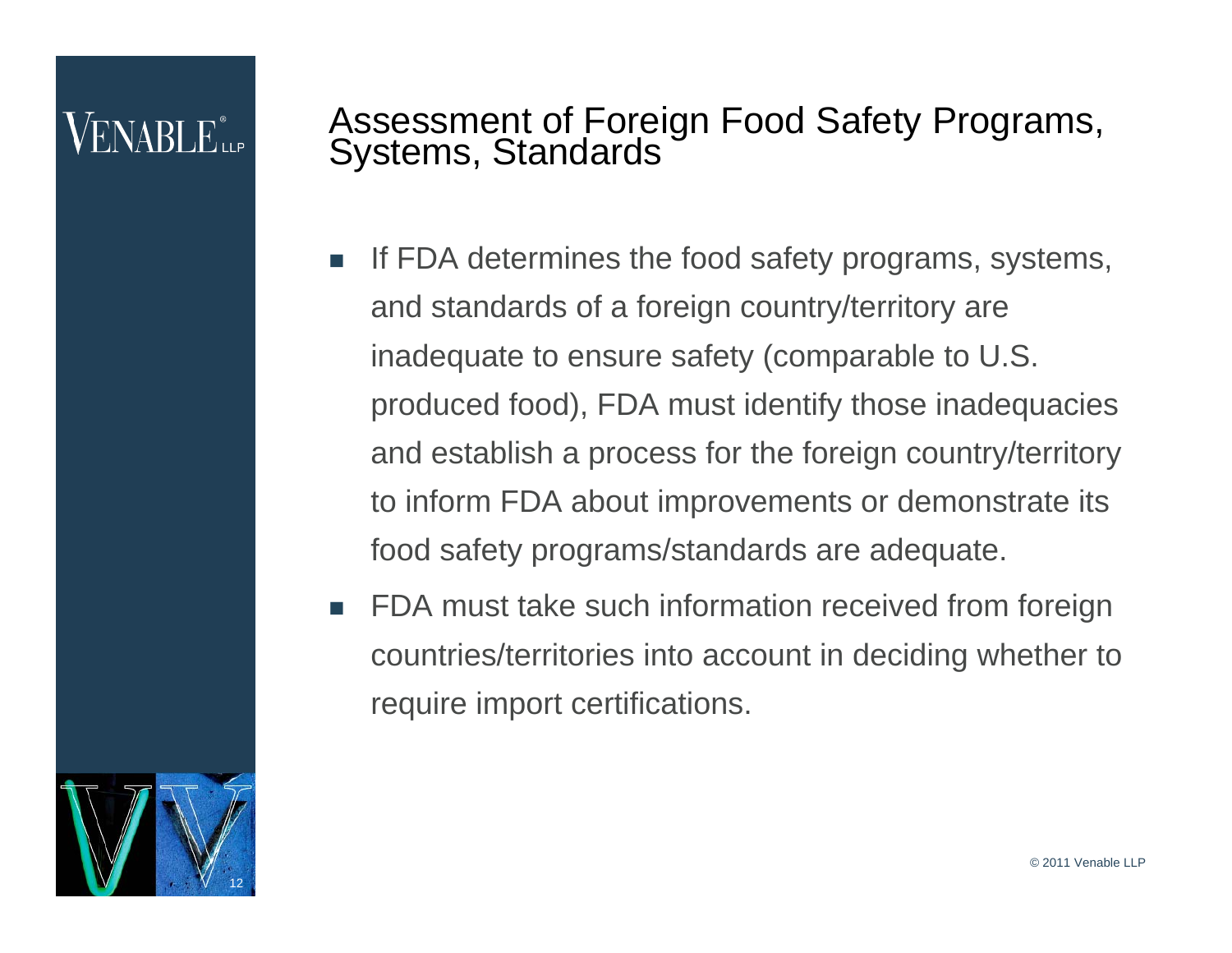## Building Food Safety Capacity of Foreign Governments

- П Not later than January 2013, FDA must develop a plan to expand the technical, scientific, and regulatory food safety capacity of foreign governments and their food industries, from which foods are exported to the U.S.
- $\sim$  This may include recommendations on whether and how to harmonize requirements under the standards developed by the Codex Alimentarius Commission.

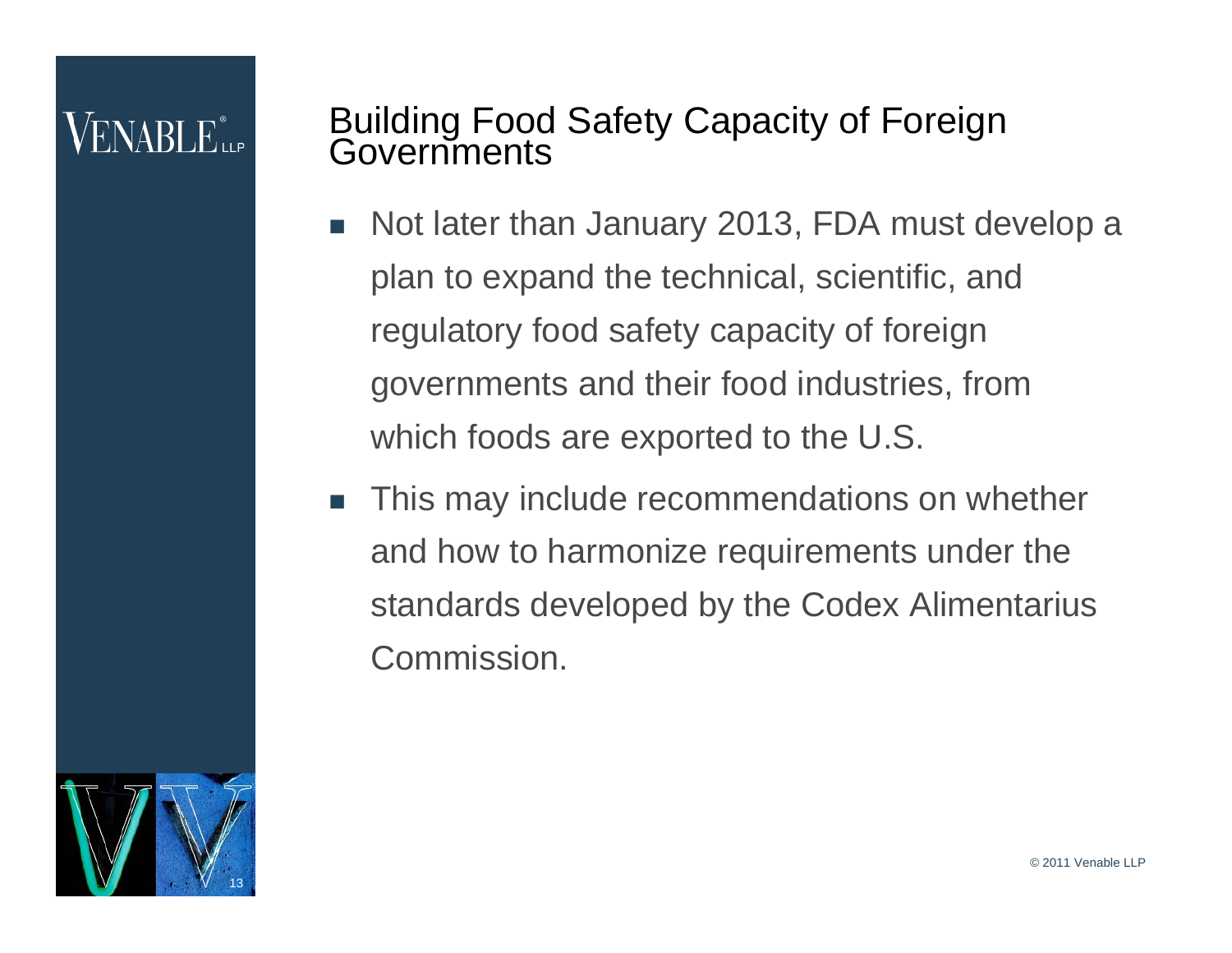## **VENABLE** LLP

#### Inspections of Foreign Food Facilities

FDA is directed to inspect (or arrange for inspection of) at least 600 foreign facilities in 2011, and the number then doubles each year for 5 years:



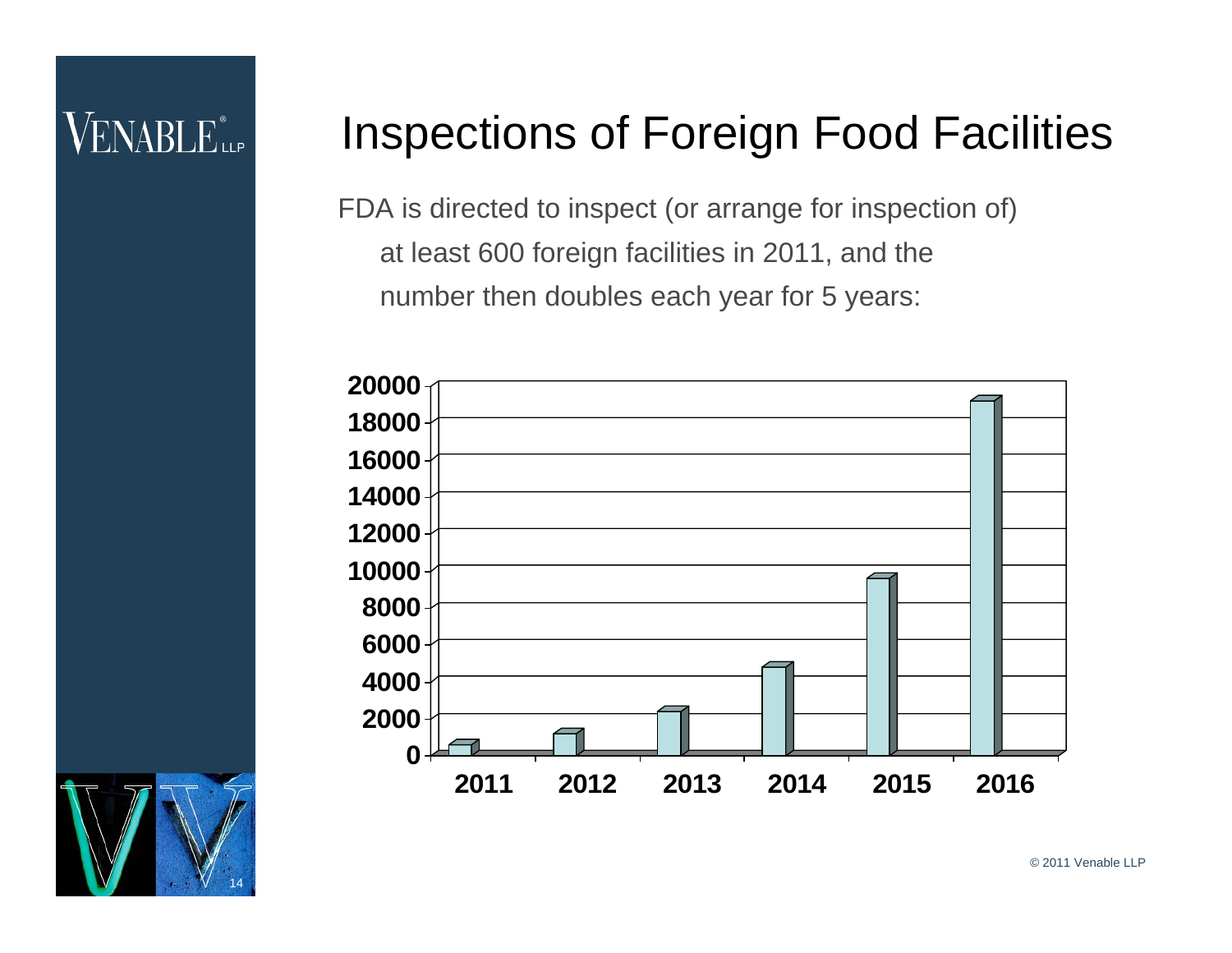#### VENARLE<sup>®</sup>

#### Inspections of Foreign Food Facilities *continued*

- П FDA must direct resources to inspections of foreign facilities that present a high risk (criteria to be developed).
- П Food shall be refused entry into the U.S. if it comes from a facility that refuses to permit inspection by U.S. inspectors or other inspectors designated by FDA.
- П The U.S. Department of Commerce may participate in inspections of facilities from which seafood imported into the U.S. originates and may provide technical assistance.
- П Inspections can be expected to focus heavily on preventive controls and documentation.

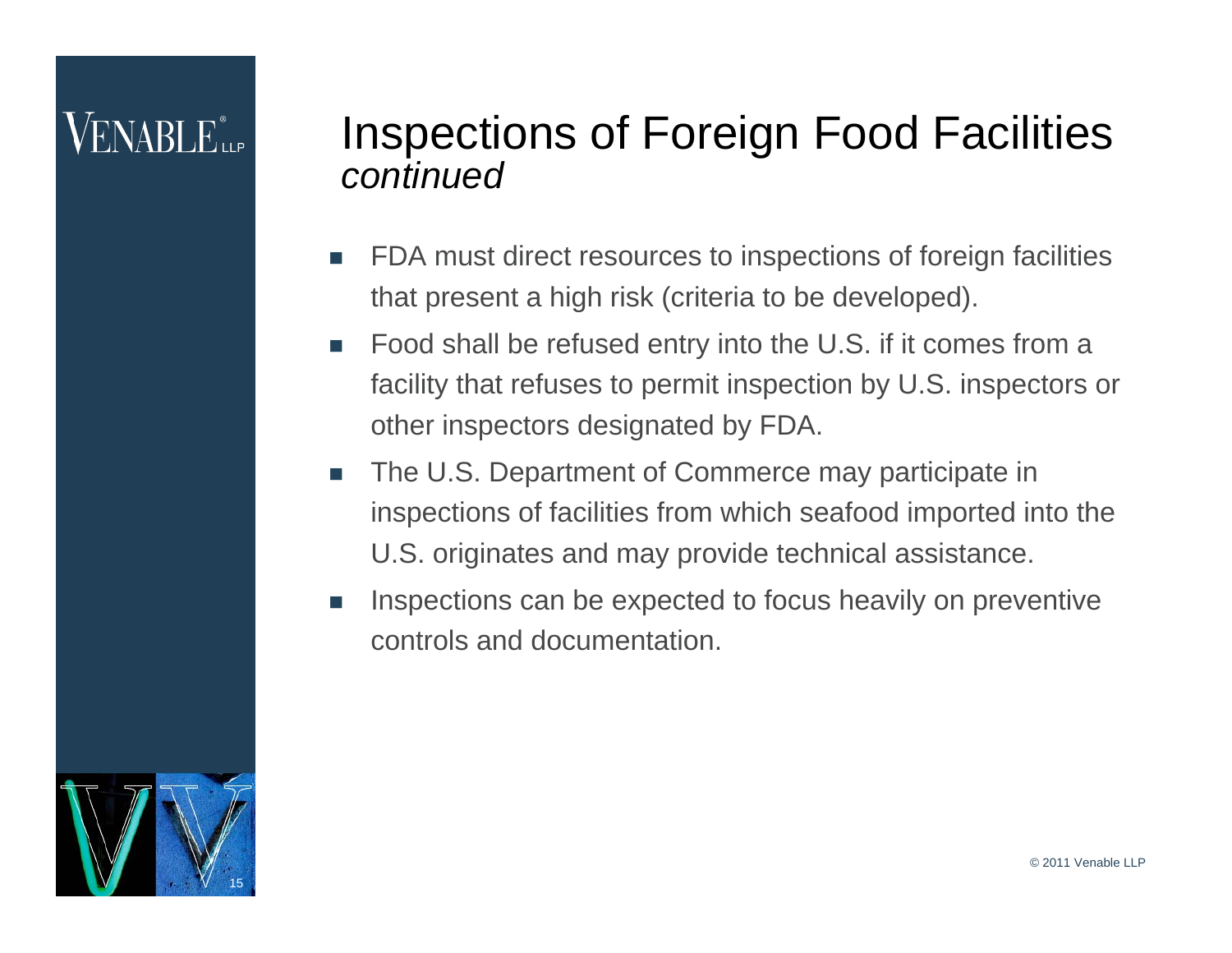### Tracking and Tracing

- FSMA directs FDA to establish "pilot projects" in coordination with the food industry to:
	- Explore and evaluate methods to identify recipients of food to prevent or mitigate a foodborne illness outbreak, and
	- Address credible threats of serious adverse health consequences as a result of food being adulterated (contaminated) or misbranded (e.g., containing an undelcared allergen).
- F Pilot projects within 270 days (~ Sept. 2011)
- L. Report to Congress within 18 months on findings of pilot projects & recommendations.

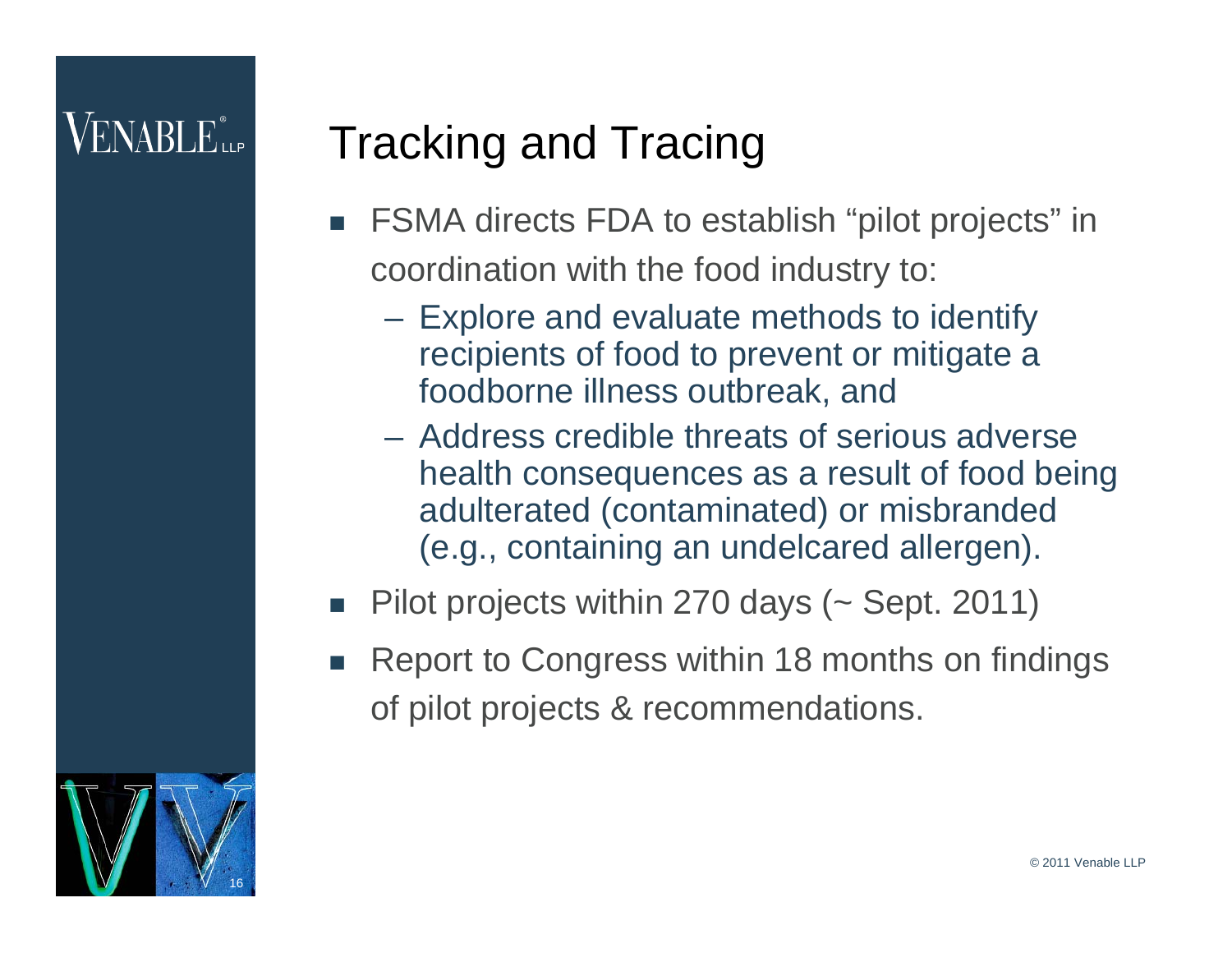#### Tracking and Tracing *continued*

П **For high risk foods**, FDA must publish a proposed rule within 2 years to establish additional (but unspecified) recordkeeping requirements beyond the "1-up, 1-down" records now required by the Bioterrorism Act.



© 2011 Venable LLP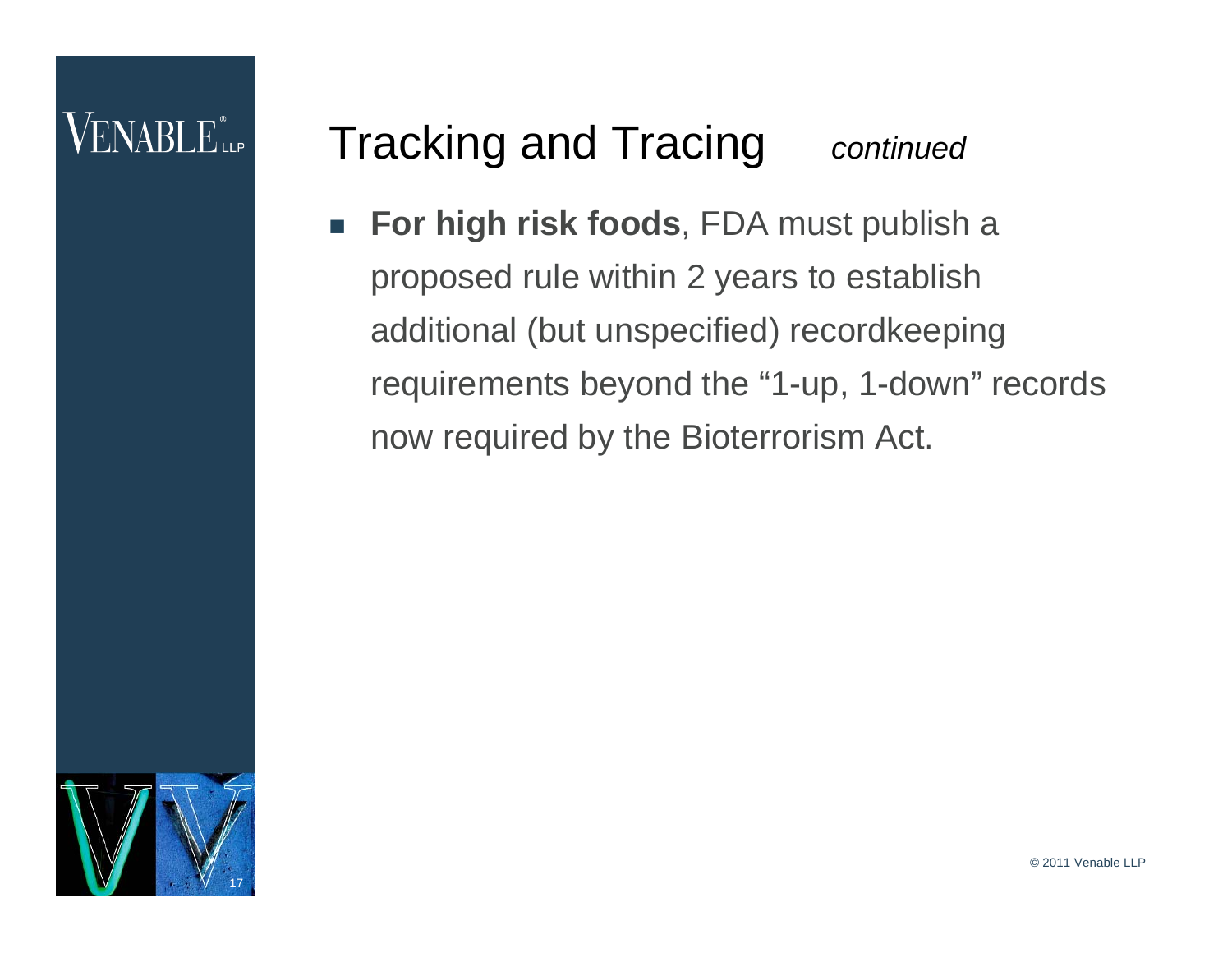### **VENABLE** LLP

#### Facility Registration

- П 2002 Bioterrorism Act requires registration of all food processing facilities.
	- Foreign facilities are required to register unless their food undergoes further processing by another foreign facility before it is exported to the United States.
- П FSMA introduces 3 changes:
	- Facility registrations must be renewed every 2 years.
	- Registrations must state that FDA will be permitted to inspect.
	- FDA can suspend a registration, in which case food from the facility cannot be distributed or imported into the U.S.

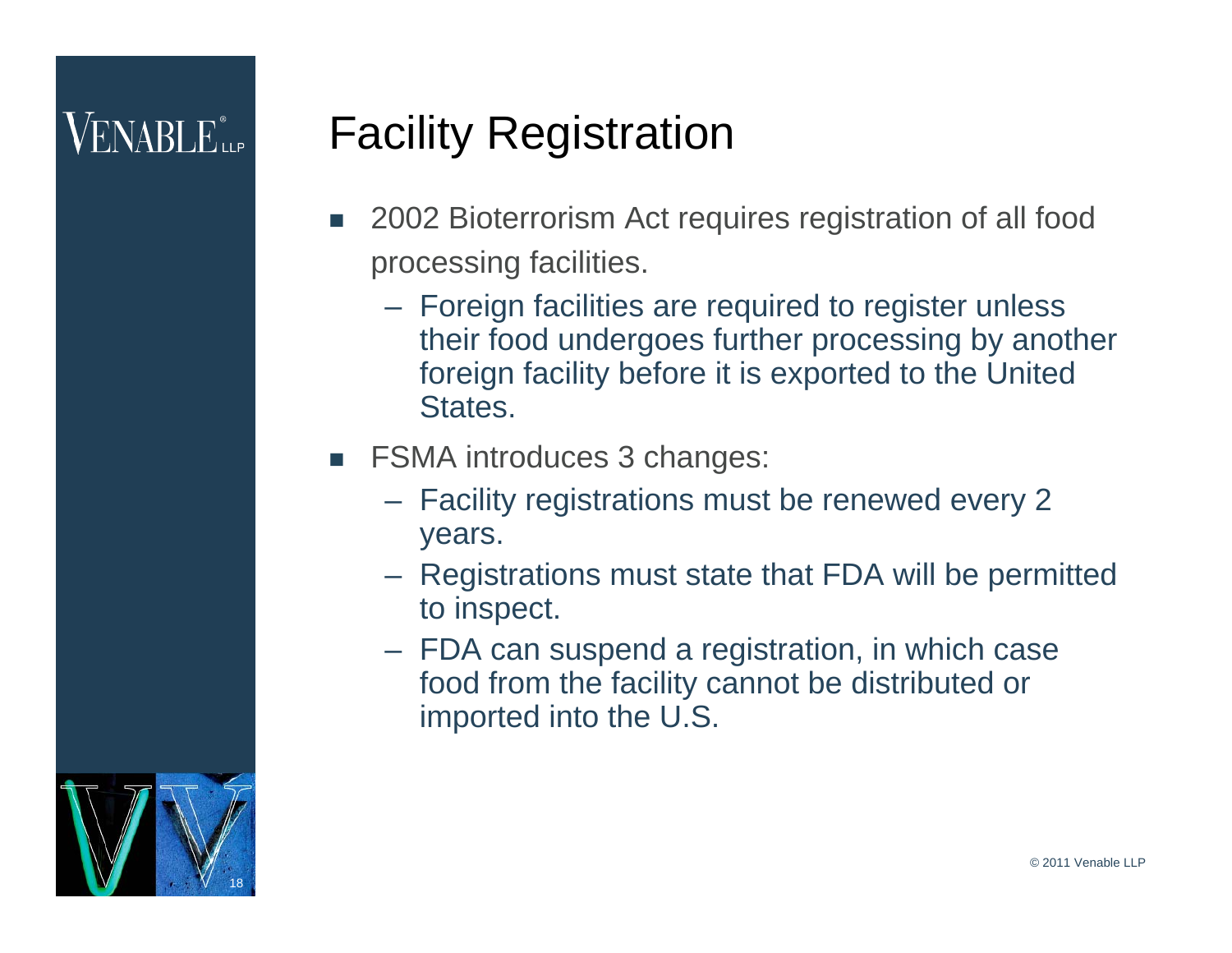## VENABLE"

#### Prior Notice

- 2002 Bioterrorism Act requires prior notice for all food imports, intended to facilitate inspection at port of entry.
- П FSMA makes a minor change to the prior notice requirement for imported foods.
	- – Reported information must now include the identity of any country to which the article has been refused entry.
- L. This becomes effective in 180 days (July 2011), and FDA is directed to amend the prior notice regulations in 120 days.

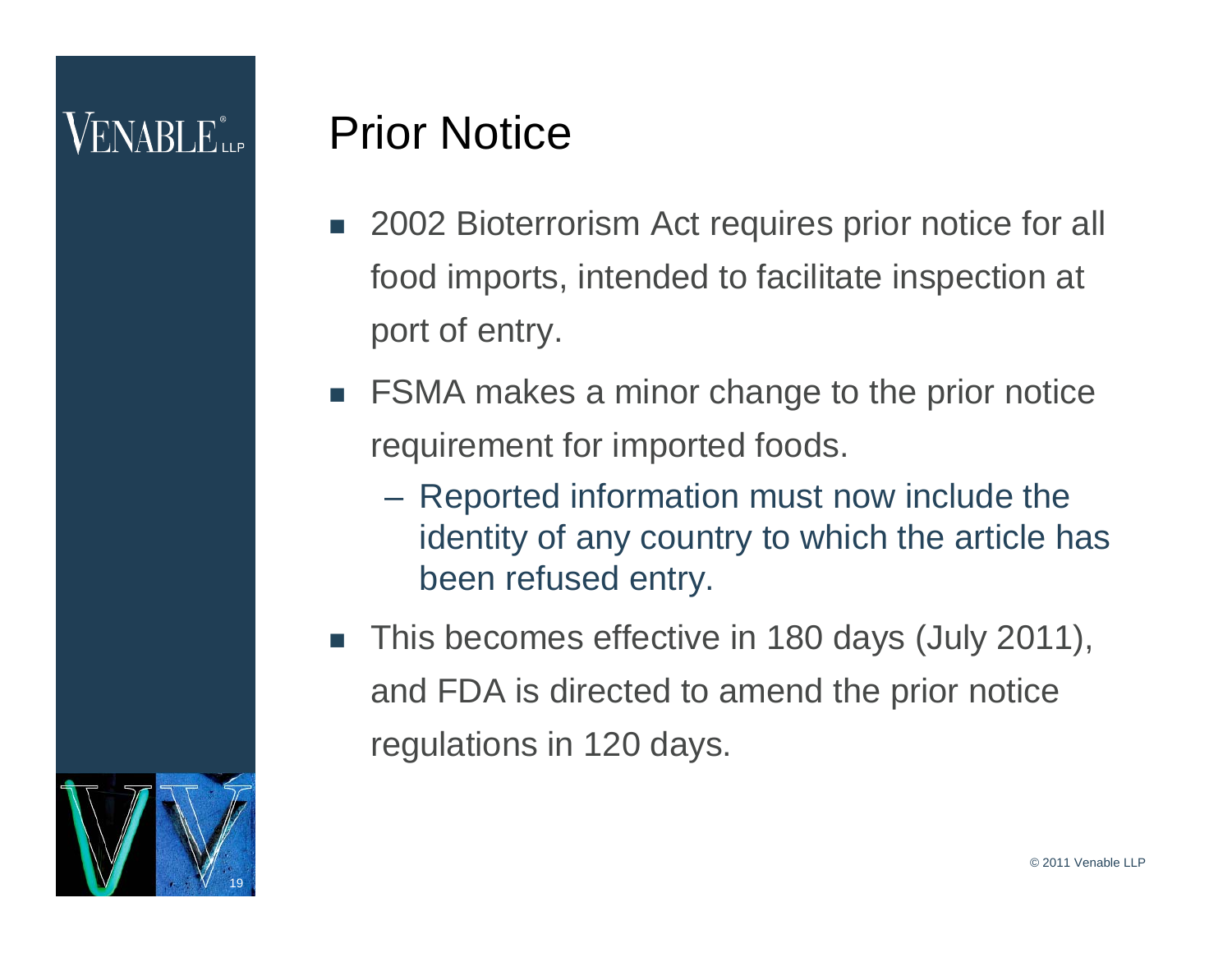#### VENABLE.

#### Enhanced FDA Enforcement Powers

- **Applies to all foods, not just imported foods:** 
	- Recall authority
	- Suspension of Facility Registration
	- Administrative detention of food

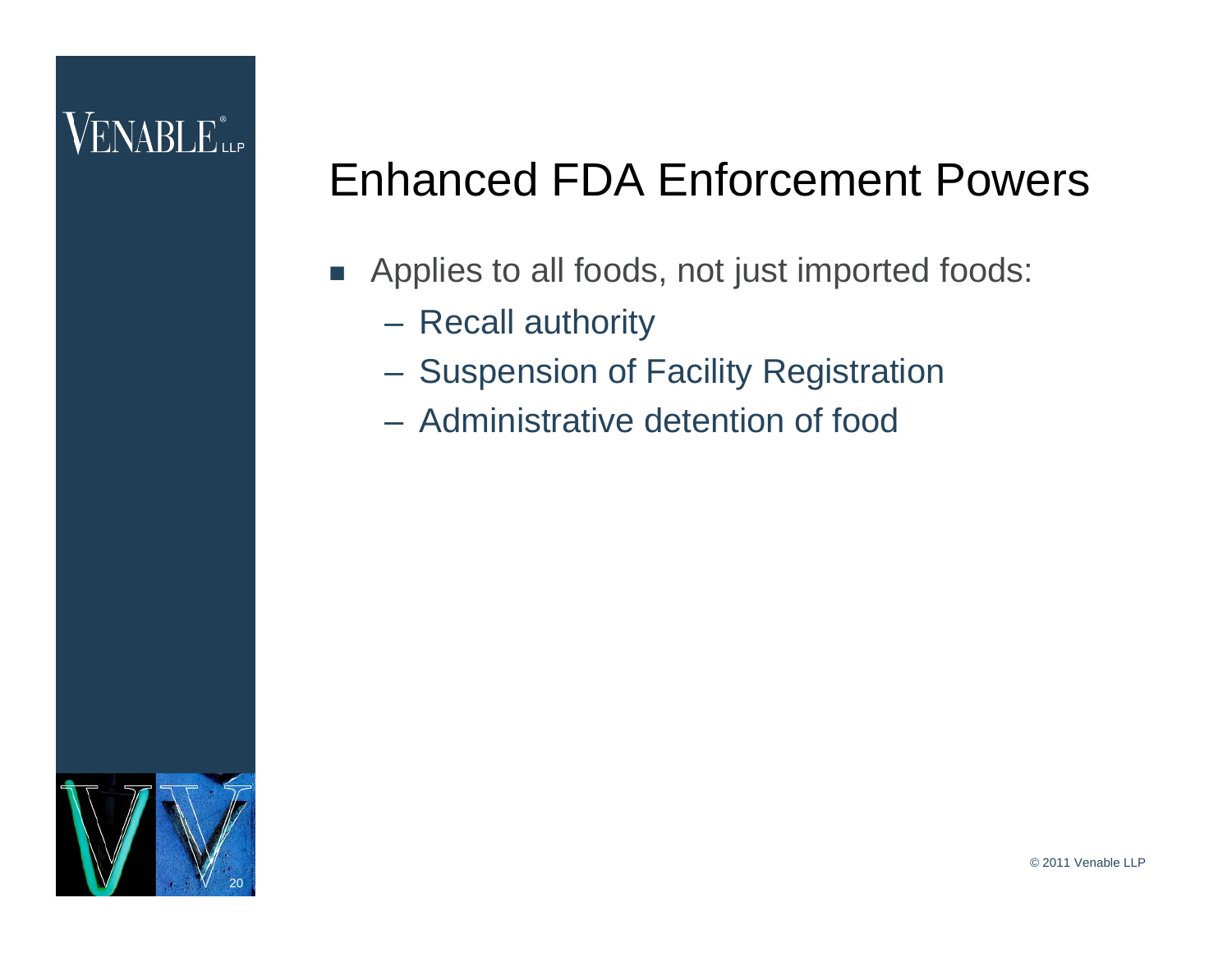#### What are FDA's Priorities?

- F FSMA requires FDA to produce ~ 50 new rules, guidances, programs, and reports to Congress.
- $\sim$  Congressional Budget Office estimated cost of FSMA at \$1.4 billion over first 4 years. Not clear FDA will get new funding.
- $\mathcal{L}_{\mathcal{A}}$  Expect FDA to focus on:
	- Produce Safety
	- Preventive Controls in Food Facilities
	- Preventing Intentional Contamination of Food
	- Imported Food Oversight
	- New Enforcement Tools
- Foreign Inspection Mandate will be Difficult to Fulfill. Expect creative approaches & partnering with foreign governments.
- F Industry "user fees" may be revisited.

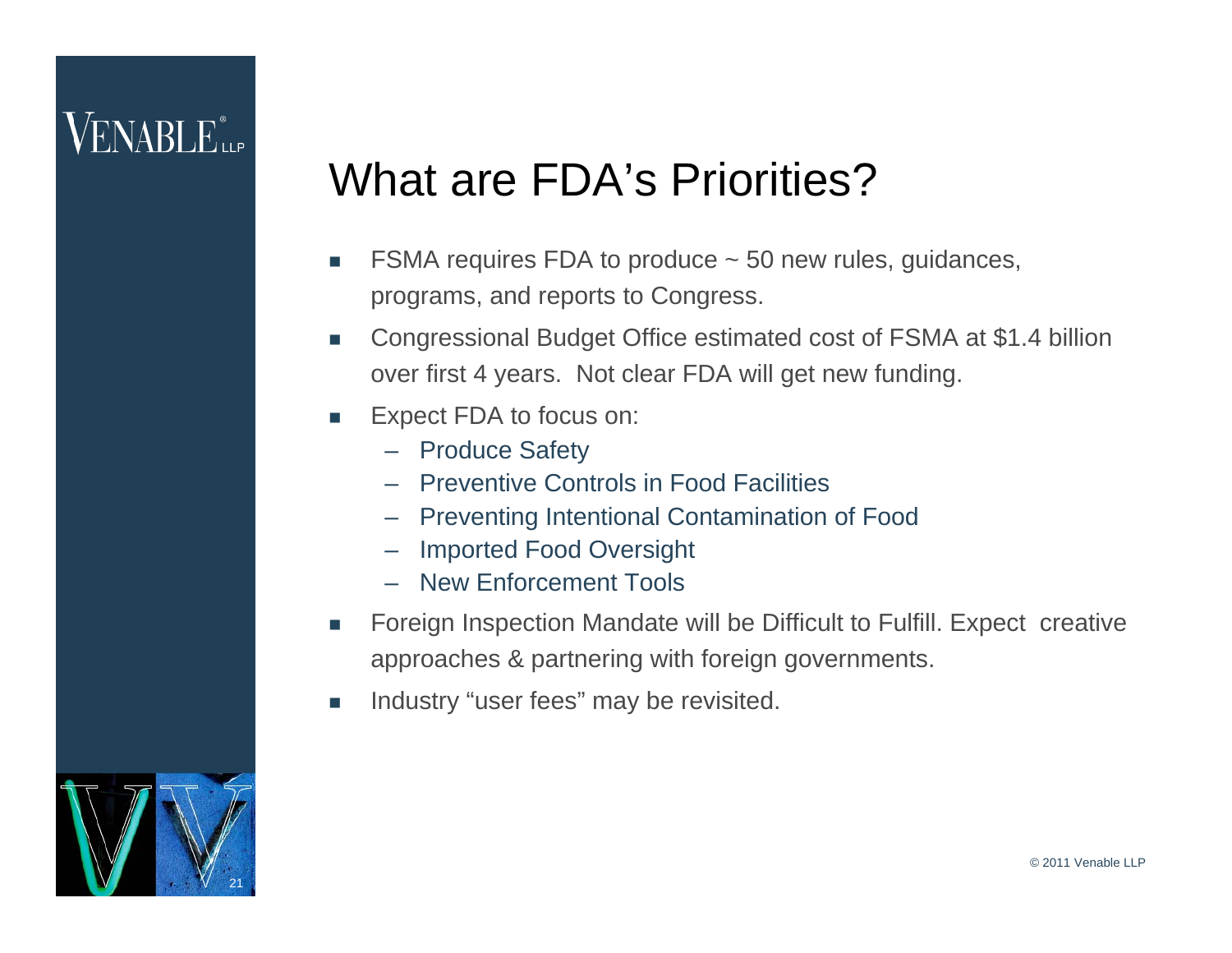#### $\mathsf{V}\mathrm{ENARI}\,\mathrm{E}$ ile

#### Is FSMA Consistent with WTO Obligations?

- П WTO Agreement on Sanitary & Phytosanitary Measures requires food regulation based on scientific principles, that does not arbitrarily or unjustifiably discriminate against food from other WTO members, and that does not operate as a disguised trade barrier.
- T. FSMA states that it shall be interpreted in a manner consistent with WTO agreements and other U.S. treaty obligations.
- T. FDA should avoid applying U.S. food safety law extraterritorially.